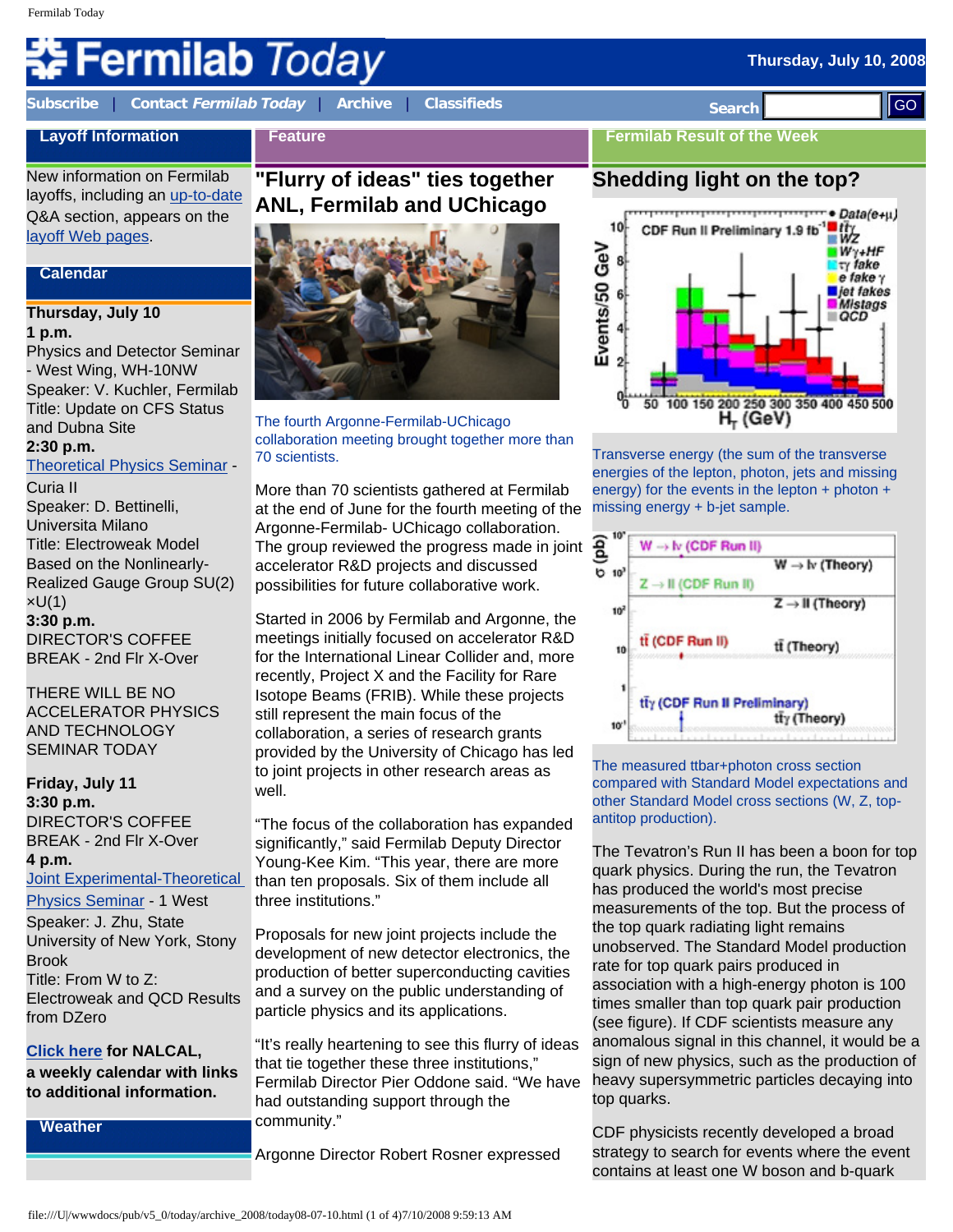### **Mostly Sunny 85°/65° [Extended Forecast](http://forecast.weather.gov/MapClick.php?CityName=Batavia&state=IL&site=LOT) [Weather at Fermilab](http://www-esh.fnal.gov/pls/default/weather.html) Current Security Status** [Secon Level 3](http://www.fnal.gov/pub/about/public_affairs/currentstatus.html) **Wilson Hall Cafe Thursday, July 10**  - Southwestern chicken tortilla - Philly style cheese steak - \*Garlic herb roasted pork - Smart cuisine: southwestern grilled chicken - Southwestern turkey wrap - Assorted slice pizza - \*Marinated grilled chicken caesar salads [Wilson Hall Cafe menu](http://bss.fnal.gov/cafe/index.html) **Chez Leon Thursday, July 10 Dinner** - Green bean, feta & walnut salad - Medallions of beef w/ cabernet sauce - Roasted baby potatoes - Vegetables of the season - Pear tart **Wednesday, July 16 Lunch** - Catfish filet veracruz - Lemon rice - Corn & red pepper - Chocolate pecan bourbon tart [Chez Leon menu](http://bss.fnal.gov/chezleon/index.html) Call x4598 to make your reservation. **Archives** *[Fermilab Today](http://www.fnal.gov/pub/today/archive.html)* **[Result of the Week](http://www.fnal.gov/pub/today/resultoftheweek/index.html)** [site.](http://www.fnal.gov/directorate/ANL-FNAL-Collaboration/meeting-2008-Spring.html)

**[Safety Tip of the Week](http://www.fnal.gov/pub/today/safety/)**

**[ILC NewsLine](http://www.linearcollider.org/newsline/archive/index.html)**

his appreciation for the help that Fermilab has provided with regard to the proposed FRIB project.

"I'm incredible satisfied to see this collaboration," Rosner said. "I'm extremely pleased about all the help we get."

Harry Davis, University of Chicago, gave an update on the UC Executive Education Program. Last September, 40 employees from Argonne and Fermilab participated in this leadership program. A second group of employees began taking the course in May.

"To develop leadership skills is not a quick fix," Davis said. "Leaders have to look at the world in different ways. I hope that the participants in this program come away with ideas that are not common to the laboratories."

For more information on the collaboration and the proposed research projects, [visit this Web](http://www.fnal.gov/directorate/ANL-FNAL-Collaboration/meeting-2008-Spring.html)

*-- Kurt Riesselmann*

#### **Feature**

# **Laboratory releases Physics Advisory Committee report**

The Fermilab Physics Advisory Committee (PAC) met in Naperville, Illinois, from June 17 through 20 for its summer retreat to review aspects of the Fermilab science program.

As noted by Pier Oddone in his [Director's](http://www.fnal.gov/pub/today/archive_2008/today08-07-08.html) [Corner on Tuesday](http://www.fnal.gov/pub/today/archive_2008/today08-07-08.html), the emphasis of the meeting was on what research program could best be achieved in the context of focusing the laboratory's resources on the Particle Physics Project Prioritization Panel (P5) roadmap.

The charge to the Committee and its comments and recommendations are now available via links from the [PAC Web page.](http://www.fnal.gov/directorate/program_planning/phys_adv_com/PACdates.html)

The PAC is a major source of advice to the director about the future direction of Fermilab's experiments and programs. Ever since Fermilab's early days, the PAC's recommendations and comments have offered insight into opportunities and issues important to members of the laboratory community.

The PAC is composed of senior scientists from universities and high-energy physics laboratories in the U.S. and abroad. "The theorists and experimentalists on the Committee offer both breadth of vision and (the top decay products) and a photon. The analysis group found 28 such events, consistent with the expectation from known processes. To focus in on top quark pair production with a radiated photon, CDF scientists require two additional hadronic jets and a large total transverse energy of the measured objects. Using these requirements, 16 events were observed. These events were consistent with the expectation of 11 +- 2 events. This analysis does not reveal any signs of new physics.

If one assumes that there is no Standard Model production of the top pair plus photon final state, the probability that the backgrounds alone will produce 16 or more events is only 1 percent. Assuming the Standard Model production, CDF scientists estimates the cross section for this process is  $150 \pm 80$ femtobarns, larger than the current theoretical estimate but well within the uncertainties of the measurement.

More data will allow CDF scientists to explore these rare processes further. With the head of the Tevatron accelerator's motto as "Run !! Run!! Run!!," who knows what scientists could find.

#### [Read more](http://www-cdf.fnal.gov/physics/exotic/r2a/20080515.ttbargamma/ttg_public_2fb/)



On the way to femtobarn cross sections: From left: Henry Frisch, University of Chicago; Irina Shreyber, ITEP, Moscow; and Andrei Loginov, Yale; performed the search.

#### **[Result of the Week Archive](http://www.fnal.gov/pub/today/resultoftheweek/index.html)**

#### **Accelerator Update**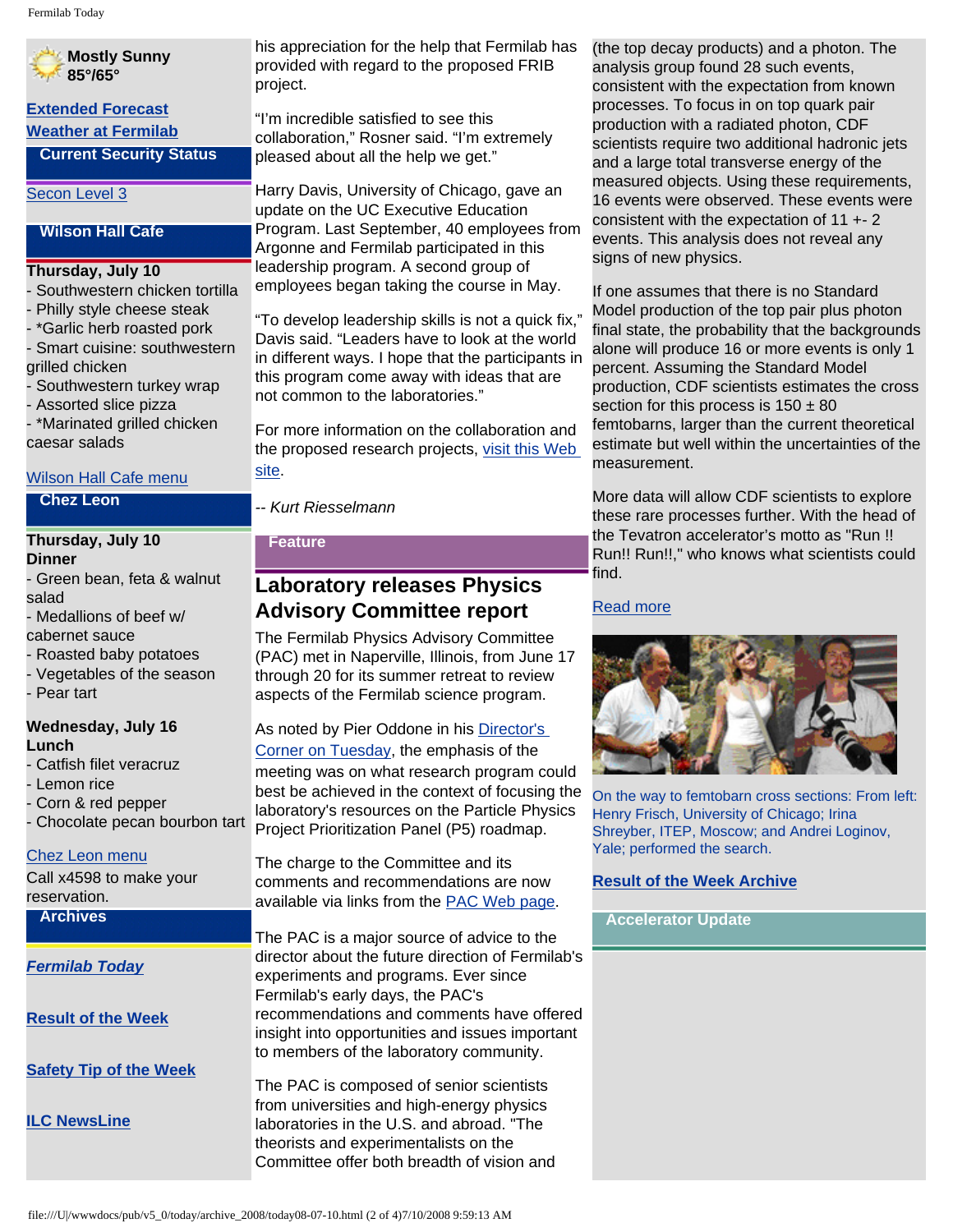#### **Info**

*Fermilab Today* is online at: [www.fnal.gov/today/](http://www.fnal.gov/today/)

Send comments and suggestions to: [today@fnal.gov](mailto:today@fnal.gov)

depth of experience," said PAC Secretary Jeffrey Appel. "The combined wisdom of the members is greater than the sum of its parts."

#### **In the News**

#### **A New Name for SLAC From** *SLAC Today***, July 9, 2008**

The U.S. Department of Energy has asked the Stanford Linear Accelerator Center to work with them in renaming SLAC. Director Persis Drell has been informing employees of the coming change during her recent meetings with laboratory work groups.

Discussing the proposed name change, Persis said, "SLAC has a long, illustrious history and the name evokes that history. However, our stakeholders have suggested that the name is also no longer fully representative of the laboratory with its increased involvement in photon science and particle astrophysics in addition to our particle physics program." She emphasizes that changing the name of the laboratory in no way diminishes the historical achievements of which the SLAC community is proud. Rather, she says, this as an opportunity to create a new name that better reflects the broader laboratory SLAC is evolving into.

[Read more](http://today.slac.stanford.edu/a/2008/07-09.htm)

#### **July 7 - 9**

- One store provided ~24 hours and 40 minutes of luminosity

- Kautz Rd substation trips due to harmonic filter failure
- Pbar raises LCW temperature regulation
- Pbar beam stop motor replaced
- FESS repairs Booster East Gallery cooling
- Recycler stash lost
- Bulk power supply trip

#### [Read the Current Accelerator Update](http://www.fnal.gov/pub/news08/update.html) [Read the Early Bird Report](http://www-bd.fnal.gov/earlybird/ebird.html) [View the Tevatron Luminosity Charts](http://www.fnal.gov/pub/now/tevlum.html)

#### **Announcements**

#### **[Have a safe day!](http://www.fnal.gov/pub/about/safety/profiles.html)**

#### **Performance reviews due**

It is the time of year to reflect on our past year's performance. Please note that completion of the following portions of the review process must occur in July 2008:

- [2007-2008 accomplishment report](http://wdrs.fnal.gov/elr/employee_ar_04.doc) (completed by employee July 15)
- [2007-2008 performance review form](http://wdrs.fnal.gov/elr/perfrev_07.doc) (completed by manager in July)

You will also set goals for the 2008-2009 review period after your initial discussions with your manager in July. If you have any questions about the [performance review](http://wdrs.fnal.gov/elr/perform_rev.html) [process,](http://wdrs.fnal.gov/elr/perform_rev.html) please contact the **[Employee](http://wdrs.fnal.gov/elr/org_chart.html)** [Relations department.](http://wdrs.fnal.gov/elr/org_chart.html)

#### **Fermilab pool memberships now available at Recreation office**

Fermilab employees and users can now enjoy the Fermilab pool. The pool opened last week and is hosting swimming lessons for both youth and pre-schoolers. Registration for the second (July 21-Aug 1) and third (Aug 4-15) sessions is still open. Swim lesson registration and pool memberships are now available through the Recreation Office (x5427) on WH15.

#### **Tevatron featured on "Modern Marvels" TV show**

The History Channel will show the premiere of "Modern Marvels: Crashes" today at 8 p.m. CDT. The program includes a five-minute section on the proton-antiproton "crashes" that the Tevatron collider produces. A film crew came to Fermilab in April to interview scientists and film the segment.